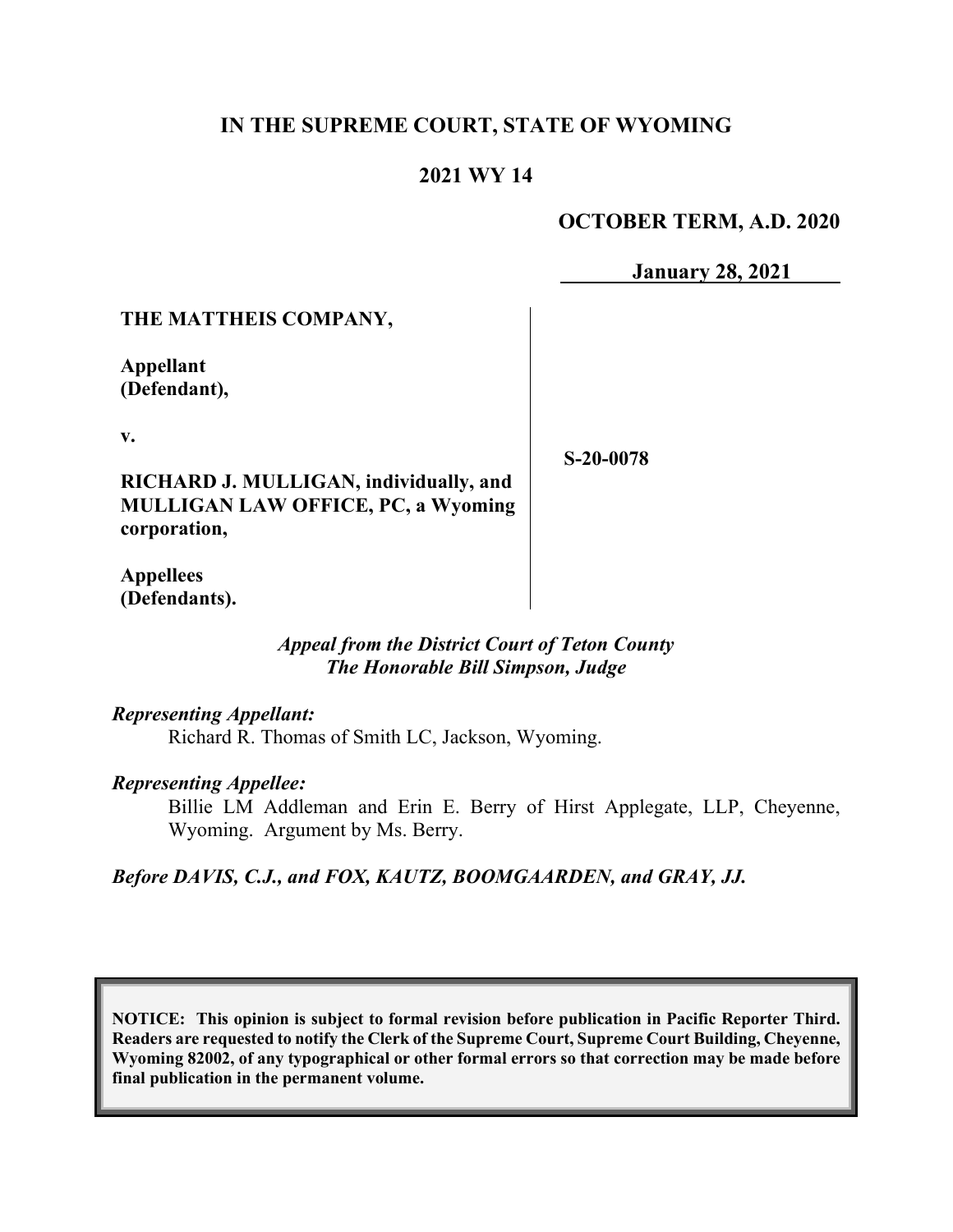#### **BOOMGAARDEN, Justice.**

[¶1] This appeal involves two separate but related Teton County District Court cases. In 2018, the court revoked The Mattheis Company's (the Company's) liquor license. [1](#page-1-0) We affirmed. *Mattheis Co. v. Town of Jackson*, 2019 WY 78, 444 P.3d 1268 (Wyo. 2019). In 2019, the Company sued Richard J. Mulligan and Mulligan Law Office, P.C., (Mulligan) for legal malpractice related to the revocation. The court granted Mulligan summary judgment, concluding that collateral estopped barred the Company from relitigating causation as would be necessary to recover on its malpractice claim. The Company appeals. We affirm.

#### *ISSUE*

[¶2] The dispositive issue is whether the Company is barred from pursuing its legal malpractice claim.

### *FACTS*

[¶3] The facts from *Mattheis Co.* place the legal malpractice claim in context.

In 2007, brothers Steve and Mike Mattheis formed The Mattheis Company, purchased a liquor license, and began operating the Town Square Tavern (Tavern) in Jackson, Wyoming. The Tavern's 10-year lease was set to expire on March 31, 2017, unless the Company provided notice of its intent to exercise its five-year right-of-renewal 120 days before that date. Between 2007 and 2016, the Company renewed its liquor license annually—nine times in total.

The Company first became aware that its liquor license was in jeopardy when Ms. Sandy Birdyshaw, Town Clerk, informed it that its December 9, 2016 liquor license renewal application was "inaccurate." The renewal application indicated that the Company's lease expired on March 31, 2022, referencing the lease the Town had "on file" and its five-year right-of-renewal provision. Ms. Birdyshaw called Steve Mattheis and told him she could not certify the application complete because its lease expiration date did not match the March 31, 2017 expiration date contained in the Town's "on file" lease. She requested that the Company "provide the lease renewal that went to 2022 or something that would substantiate that's when the lease

<span id="page-1-0"></span><sup>&</sup>lt;sup>1</sup> We refer to the district court in the revocation proceeding as the "revocation court" to avoid confusion.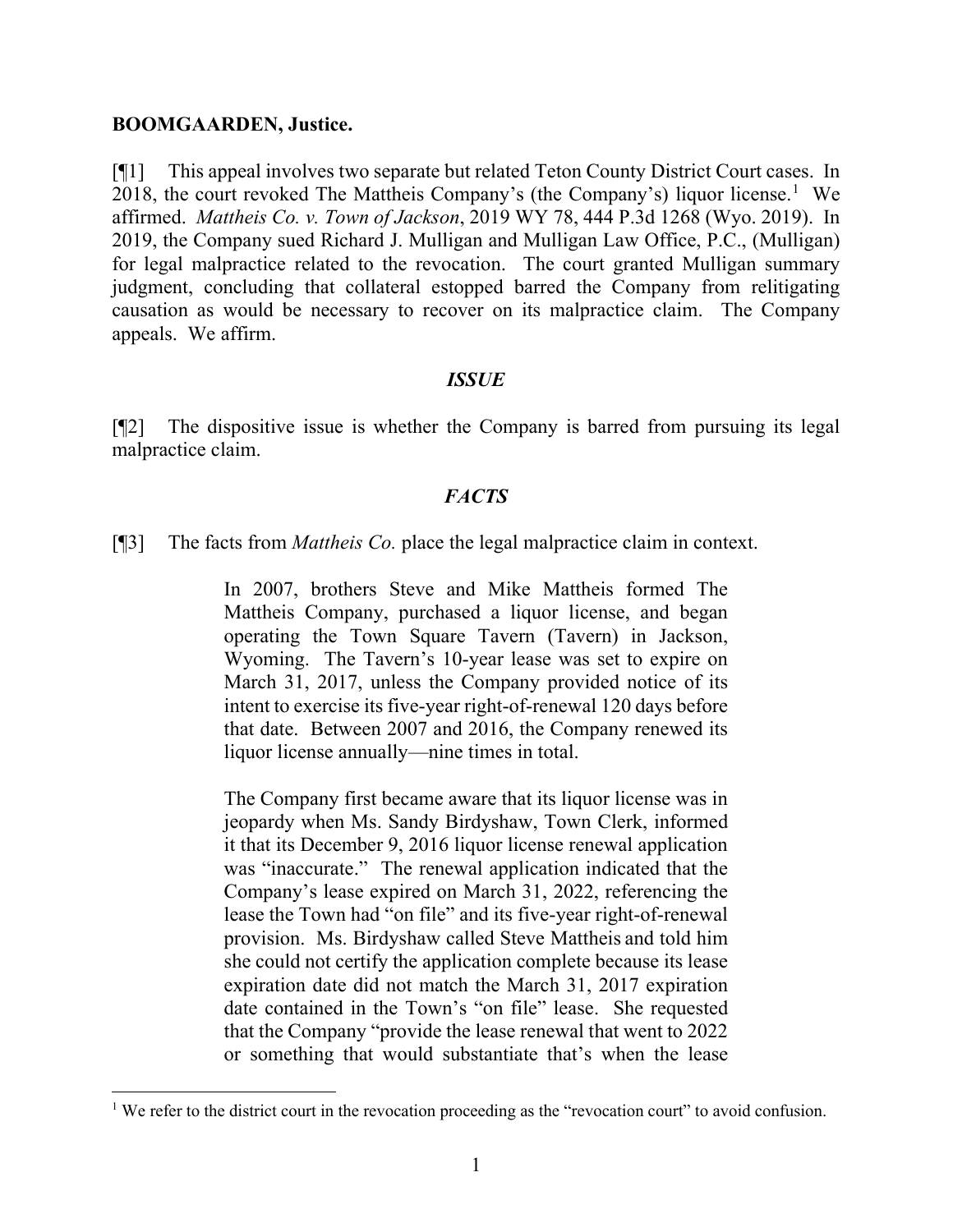expired." In a follow-up email to Steve, she stated that "liquor renewal requires a lease be in place for the full renewal liquor year which runs to 3-31-2018."

. . . .

[T]he Company had not secured the anticipated five-year lease extension when it submitted its December 2016 application and failed to ever do so. Worried about the future of its business, the Company hired attorney Richard Mulligan to assist with the dispute. The Company told Mr. Mulligan that it needed to have a lease through March 31, 2018, to renew its liquor license and that it was important that the Tavern remain open during Jackson's summer "prime season," which would require having a lease until at least October 31, 2017. Mr. Mulligan and the landlord's attorney attempted to reach an agreement over the next several weeks.

Meanwhile, uncertain of whether the Company would secure a new lease before the license expired on March 31, 2017, Steve asked Ms. Birdyshaw what he could do to preserve it. Ms. Birdyshaw informed Steve that the Company could transfer the license to another location on a non-operational status for up to two years and transfer it back to the Tavern location when the Company secured a new lease. Steve also confirmed with the Wyoming Liquor Division (Division) that it was possible to "park" a liquor license on non-operational status for up to two years. On February 1, 2017, the Company submitted a transfer application to the Town, explaining that it was parking the license at another location on non-operational status due to a lease dispute with its landlord. The Town Council approved the transfer.

Eventually, the Company and its landlord reached an agreement. On March 3, 2017, the parties executed a lease with a term from April 1, 2017, to March 31, 2018. The same day, the parties executed a "Modification of Lease Term" that reduced the term to a seven-month period ending on October 31, 2017. Three days later, Steve and Mike executed an application to transfer the liquor license back to the Tavern location.

. . . .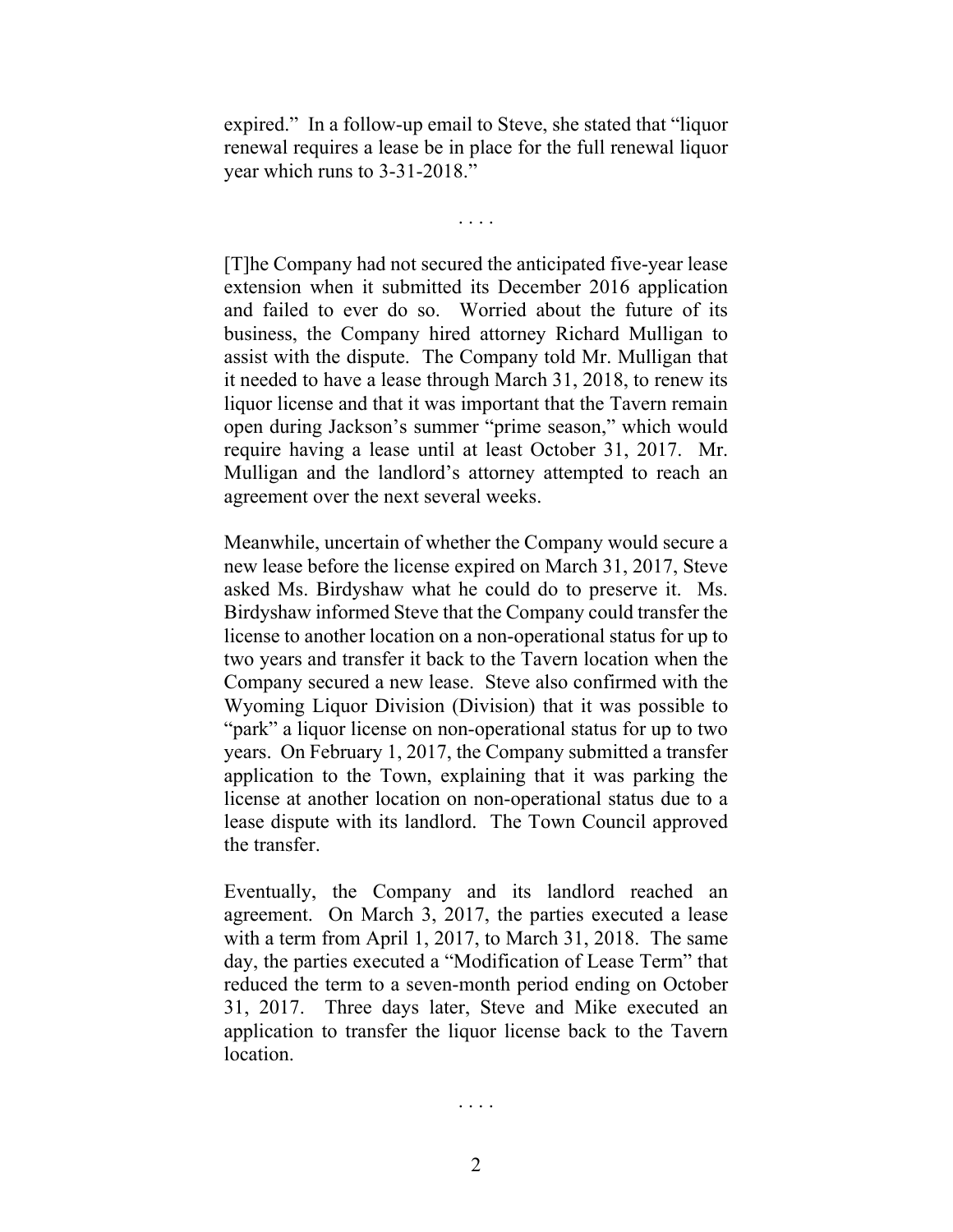The same day, the Company submitted the application to the Town, attaching the one-year lease and the affidavits, among other required documents. It did not submit the modification that shortened the lease term to October 31, 2017.

The Town Council approved the transfer application, and the Tavern conducted business throughout the summer of 2017. During that period, the Tavern's landlord entered into a new lease agreement with a local restaurateur, set to begin after the Tavern's modified lease expired on October 31, 2017.

*Mattheis Co.*, ¶¶ 3–8, 444 P.3d at 1270–71 (footnotes omitted).

[¶4] When the Town learned of the lease modification in August 2017, it initiated the revocation proceeding.

> The Town filed an action to revoke the Company's liquor license, arguing that its omission of the lease modification from its March 2017 application amounted to a "gross violation" of Title 12 and that it violated the "intent and purpose" of Title 12. *See* Wyo. Stat. Ann. §§ 12-1-101 to 12-10-102 (LexisNexis 2017). The Company admitted that its March 2017 application contained false information but argued that it had neither committed a "gross violation" of Title 12 nor violated the Title's "intent and purpose" because its mistake was not purposeful or flagrant and because it had acted under the advice of counsel. It also requested that the district court suspend the license in lieu of revoking it, in part because other businesses that had committed liquor-license violations had not had their licenses revoked.

> The district court held that the "Company's conduct amount[ed] to a gross violation, which violated the intent and purpose of the liquor licensing statute[s][.]"

> > . . . .

Turning to the Company's advice-of-counsel defense, the district court noted that this Court has never considered whether the defense is available in a liquor-license revocation proceeding. It concluded that even if the defense applied, it would fail in these circumstances. The district court was "unable to find by a preponderance of the evidence" that Mr.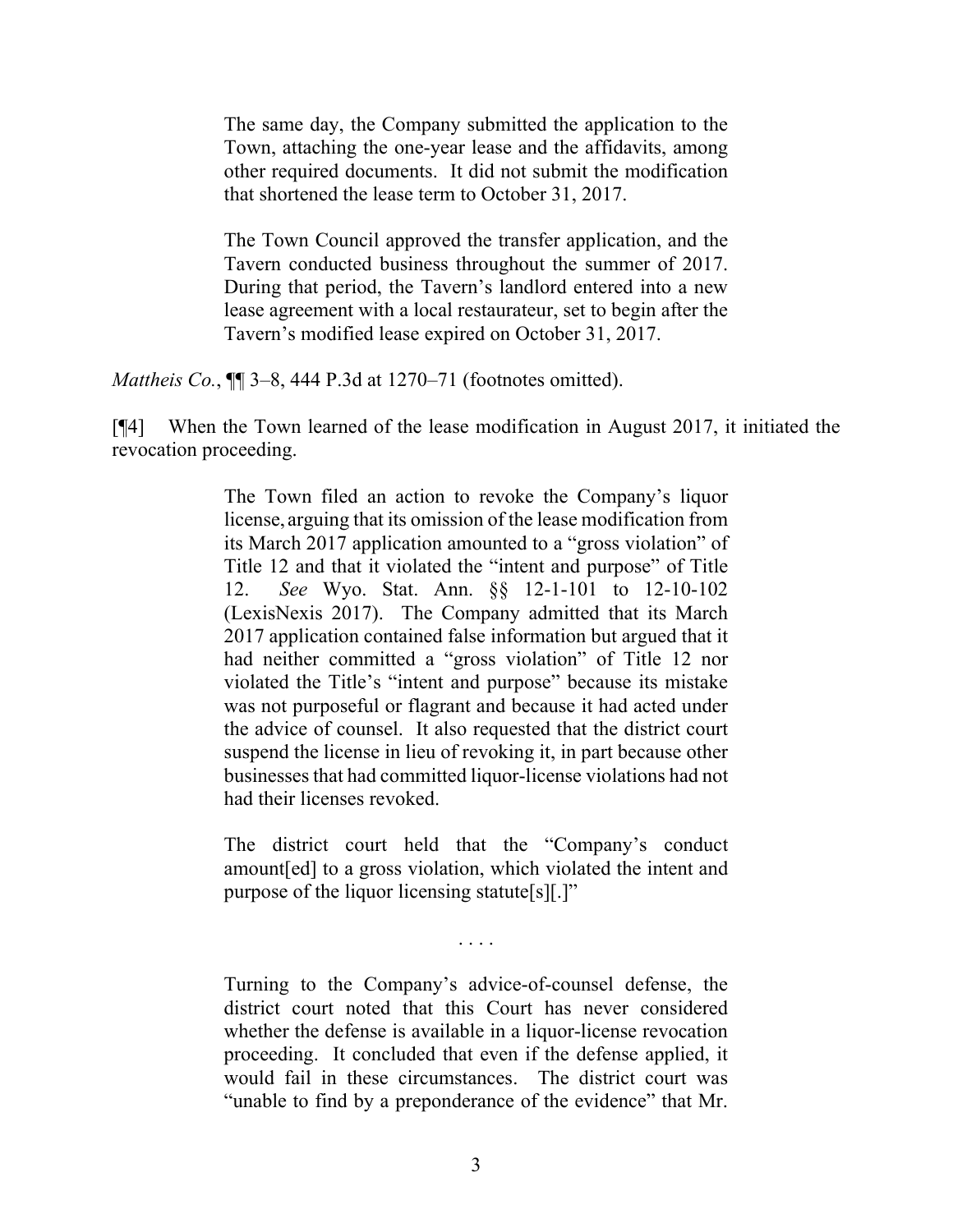Mulligan had advised the Company "that it was legal to provide false information on the license application." Moreover, it found that even if the Company had received that advice, it could not rely on it in good faith[.]

. . . .

Finally, the district court declined to order license suspension over revocation.

*Id.* ¶¶ 10–12, 444 P.3d at 1272–73 (footnote omitted). The Company appealed. *Id.* ¶ 12, 444 P.3d at 1273.

[¶5] While its appeal was pending, the Company sued Mulligan for malpractice. First, the Company claimed Mulligan's conduct from December 2016 to August 2017 fell below the accepted standard of care because Mulligan failed to:

> (a) Communicate truthfully to [the Company] that [its] landlord had agreed to mediate the lease dispute with [the Company];

> (b) Refrain from devising, approving, and putting into action the plan for the execution of the one-year lease and modification as the solution to [the Company's] liquor license renewal;

> (c) Advise and disclose to [the Company] that submitting only the one-year lease with its application would jeopardize [the Company's] liquor license;

> (d) Advise [the Company] that, under the circumstances, it should retain the liquor license at the 110 East Broadway location rather than submit the application with only the oneyear lease attached; and

> (e) Refrain from advising or allowing [the Company] to submit the one-year lease to the Town of Jackson, knowing of the existence of the modification, for the purpose of transferring [the Company's] liquor license back to the 20 East Broadway and renewing that liquor license.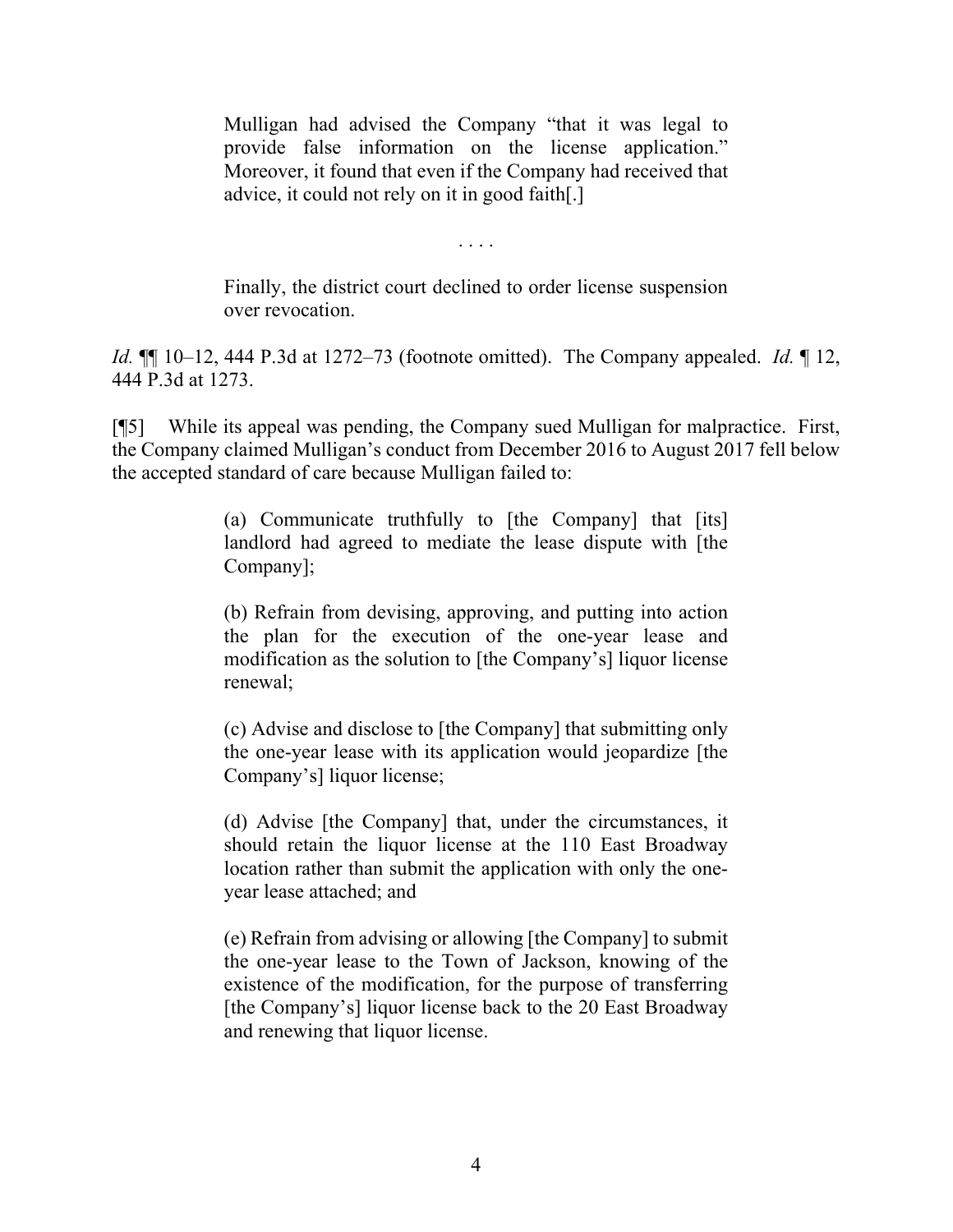[¶6] Second, the Company claimed Mulligan breached the duty he owed the Company, as his former client after August 2017, to give truthful testimony in the revocation proceeding. Mulligan allegedly breached that duty by falsely testifying that the Company did not engage him to advise it on the liquor license, he did not advise the Company on the liquor license, and he never advised the Company to submit only the one-year lease to the Town. According to the Company, Mulligan directly, proximately, and foreseeably caused "at least the following damages: (a) Loss of its valuable liquor license; (b) Loss of its valuable business at the Tavern; and (c) Substantial attorney's fees and costs defending itself in the revocation proceeding[]."

[¶7] Mulligan answered, denying that the Company retained him to represent it in the interwoven lease and liquor license matters, and asserting that the Company retained him only to help negotiate a new lease with the landlord. Mulligan asserted numerous affirmative defenses, including collateral estoppel.

[¶8] The district court stayed the malpractice proceeding pending the liquor license appeal. In *Mattheis Co.*, we held the revocation court correctly decided the Company committed a gross violation of Title 12, notwithstanding its asserted reliance on counsel's advice, and did not abuse its discretion by revoking the Company's liquor license instead of suspending it. *Mattheis Co.*, ¶ 26, 444 P.3d at 1277–78.

[¶9] After lifting the stay, the district court granted Mulligan summary judgment based on collateral estoppel. The Company timely appealed.

# *STANDARD OF REVIEW*

[¶10] W.R.C.P. 56 governs summary judgment. Succinctly stated,

We review a district court's order granting summary judgment *de novo* and afford no deference to the district court's ruling. *Thornock v. PacifiCorp*, 2016 WY 93, ¶ 10, 379 P.3d 175, 179 (Wyo. 2016). This Court reviews the same materials and uses the same legal standard as the district court. *Id*. The record is assessed from the vantage point most favorable to the party opposing the motion, and we give a party opposing summary judgment the benefit of all favorable inferences that may fairly be drawn from the record. *Id.* A material fact is one that would have the effect of establishing or refuting an essential element of the cause of action or defense asserted by the parties. *Id.*

*Scranton v. Woodhouse*, 2020 WY 63, ¶ 22, 463 P.3d 785, 790 (Wyo. 2020) (quoting *Estate of Weeks by and through Rehm v. Weeks-Rohner*, 2018 WY 112, ¶ 15, 427 P.3d 729, 734 (Wyo. 2018)). Application of collateral estoppel is also a matter of law we review de novo.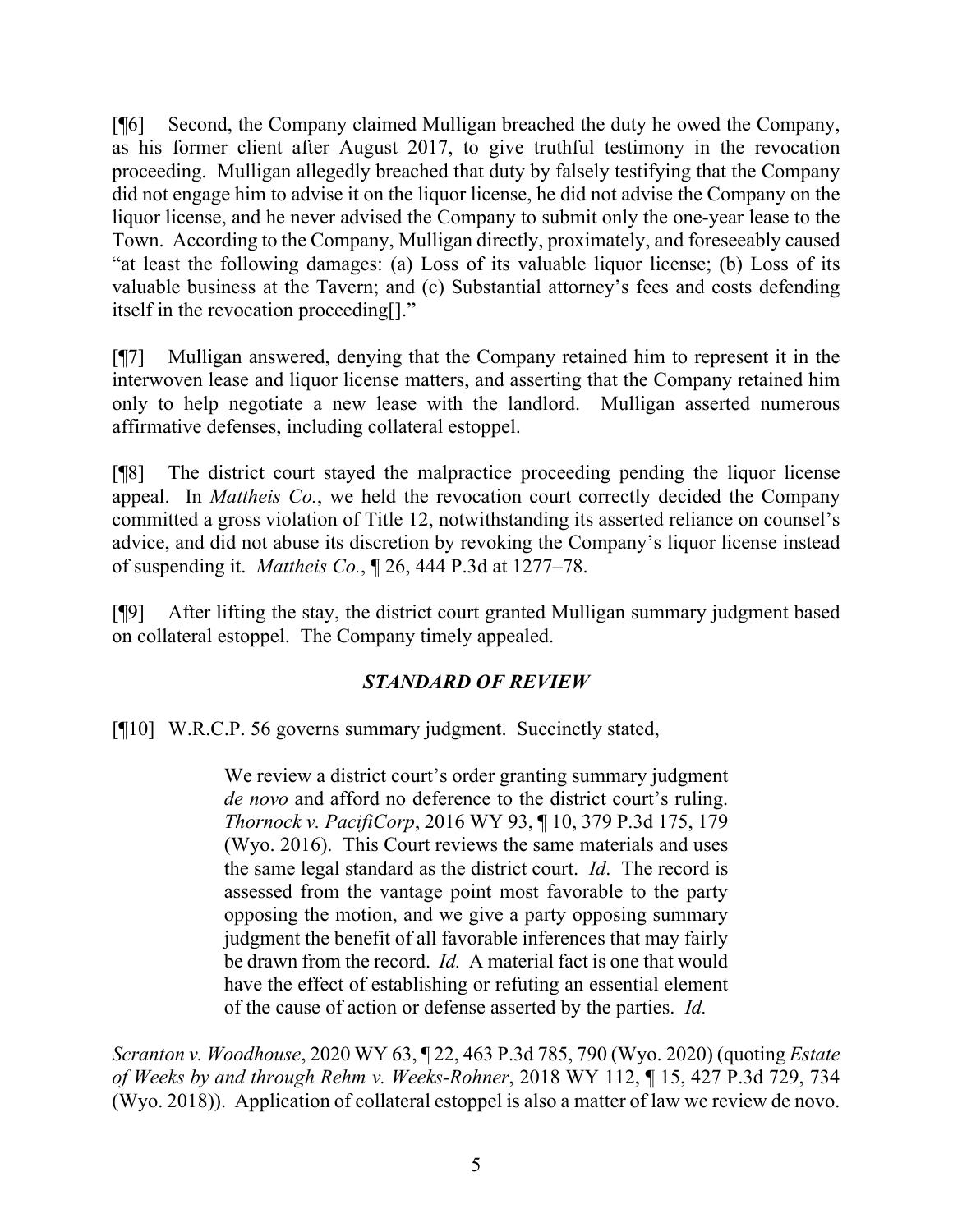*In re Robert & Irene Redland Family Tr., Dated Aug. 10, 1989*, 2019 WY 17, ¶ 15, 435 P.3d 349, 356 (Wyo. 2019) (citing *Ultra Res., Inc. v. Hartman*, 2015 WY 40, ¶ 58, 346 P.3d 880, 900 (Wyo. 2015)).

#### *DISCUSSION*

[¶11] On our de novo review, we conclude both collateral estoppel and the common law *in pari delicto* doctrine bar the Company's legal malpractice action.

[¶12] Collateral estoppel protects litigants from the burden of relitigating an identical issue—here causation—with the same party or his privy and promotes judicial economy by preventing needless litigation. *Parklane Hosiery Co., Inc. v. Shore*, 439 U.S. 322, 326, 99 S.Ct. 645, 649, 58 L.Ed.2d 552 (1979); *see also Loeffel v. Dash*, 2020 WY 96, ¶ 20, 468 P.3d 676, 681 (Wyo. 2020); *Tozzi v. Moffett*, 2018 WY 133, ¶ 17, 430 P.3d 754, 760 (Wyo. 2018); *Hansuld v. Lariat Diesel Corp.*, 2010 WY 160, ¶ 18, 245 P.3d 293, 300 (Wyo. 2010). The *in pari delicto* doctrine "deter[s] future misconduct by denying relief to one whose losses were substantially caused by his own fraud or illegal conduct." *Gen. Car & Truck Leasing Sys., Inc. v. Lane & Waterman*, 557 N.W.2d 274, 279 (Iowa 1996) (citing *Pantely v. Garris, Garris & Garris, P.C.*, 180 Mich.App. 768, 447 N.W.2d 864, 868 (1989); *McKinley v. Weidner*, 73 Or.App. 396, 698 P.2d 983, 986 (1985)).

# **Collateral Estoppel**

[¶13] Four elements must be present for collateral estoppel to bar consideration of an issue:

> (1) the issue decided in the prior proceeding must be identical to the issue presented in the present action; (2) the prior proceeding must have resulted in a judgment on the merits; (3) the party against whom collateral estoppel is asserted must have been a party to or in privity with a party to the prior adjudication; and (4) the party against whom collateral estoppel is asserted must have had a "full and fair opportunity to litigate the issue in the prior proceeding."

*Casiano v. State ex rel. Wyoming Dep't of Transportation*, 2019 WY 16, ¶ 10, 434 P.3d 116, 120 (Wyo. 2019) (quoting *Robert L. Kroenlein Trust v. Kirchhefer*, 2015 WY 127, ¶ 40, 357 P.3d 1118, 1134 (Wyo. 2015)).

[¶14] "In determining whether collateral estoppel applies it is necessary to compare the prior adjudication with the present action." *Phillips v. Toner*, 2006 WY 59, ¶ 8, 133 P.3d 987, 990 (Wyo. 2006); *see also In re Adoption of ADA*, 2006 WY 49, ¶ 12, 132 P.3d 196, 201 (Wyo. 2006) (explaining that the party asserting collateral estoppel applies must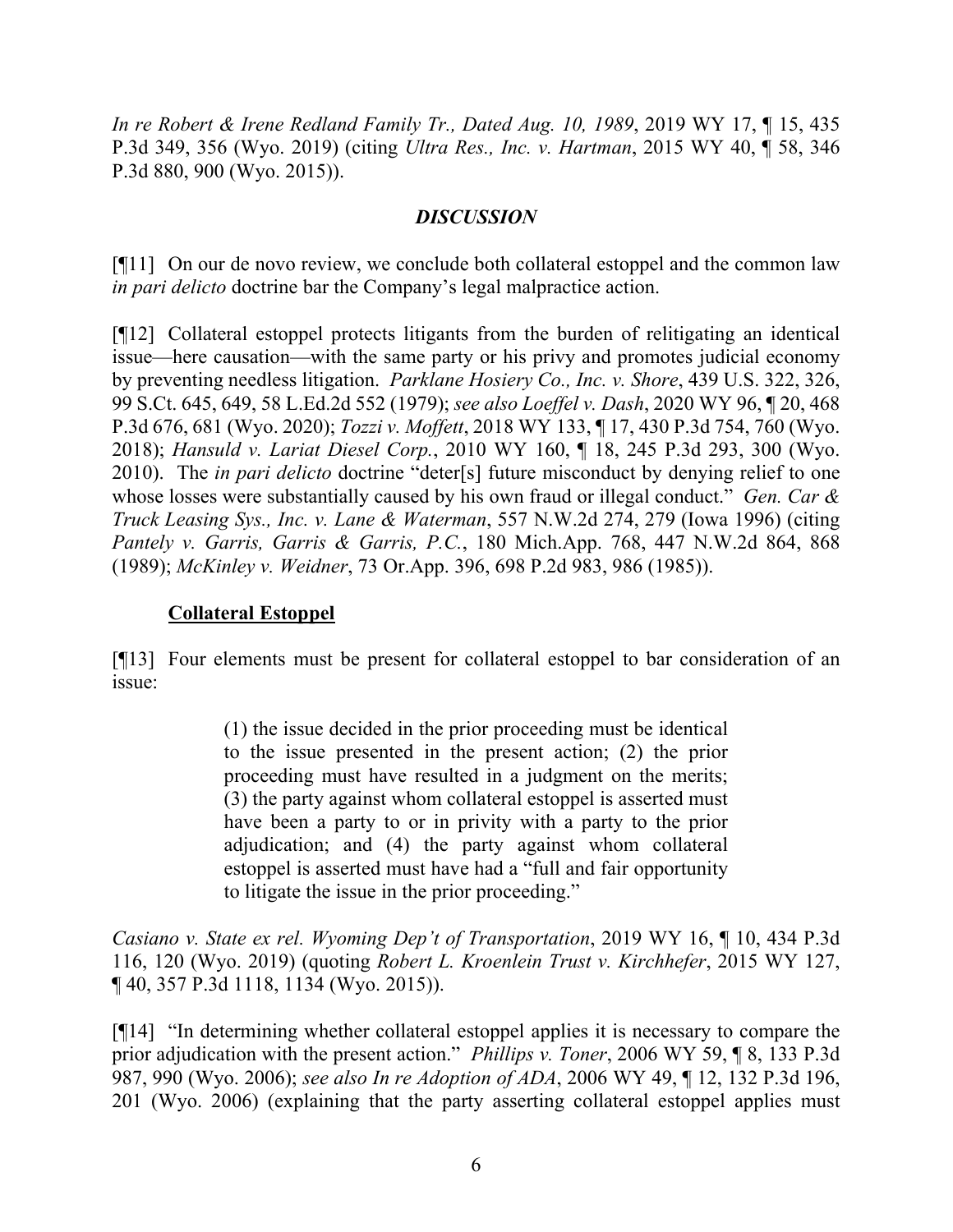analyze the elements by comparing the prior adjudication with the present action); 1A Stuart M. Speiser et al., *The American Law of Torts* § 5:24 (Mar. 2020 Update) ("In applying the doctrine of collateral estoppel, the court must ascertain the issues necessarily decided by the prior judgment and determine which of those issues, if any, are germane to the present litigation."). "[I]ssue preclusion may apply even though the causes of action are substantially different." 50 C.J.S. *Judgments* § 1071 (Dec. 2020 Update) (citation omitted). Thus, that this case involves a legal malpractice cause of action and the prior proceeding involved a liquor license revocation is not dispositive.

[¶15] Mulligan argues collateral estoppel bars the Company from establishing that his advice caused its damages because the revocation court previously found the Company knowingly violated the liquor license statutes and rejected the Company's advice of counsel defense.[2](#page-7-0) To support this argument, Mulligan relies on *Worman v. Carver*, 2002 WY 59, 44 P.3d 82 (Wyo. 2002); *Dover v. Baker, Brown, Sharman & Parker*, 859 S.W.2d 441 (1993); and *Butler v. Mooers*, 2001 ME 56, 771 A.2d 1034 (Me. 2001). Mulligan further argues that not applying collateral estoppel may result in inconsistent judgments, and public policy precludes the Company from recovering damages incurred due to its own violation of the law.

[¶16] The Company responds that Mulligan is not entitled to judgment as a matter of law because (1) the "issues" in the malpractice action are different from the "issues" in the revocation proceeding; (2) the revocation court's no advice of counsel ruling, on which it suggests Mulligan's argument hinges, was not necessary or essential to the revocation; (3) even if the no advice of counsel ruling is entitled to preclusive effect it cannot bar the malpractice claim; and (4) the Company did not have a full and fair opportunity to litigate its malpractice claim in the revocation proceeding. There is no dispute that the revocation proceeding resulted in judgment on the merits and the Company was a party to the revocation proceeding, thus satisfying the second and third requirements. *See Casiano*, ¶ 10, 434 P.3d at 120.

[¶17] On the issue of whether the fourth requirement is met, we note that the Company conflates res judicata and collateral estoppel. *See Hansuld*, ¶ 18, 245 P.3d at 300 (explaining that "res judicata applies to whole claims, whether litigated or not, whereas collateral estoppel applies to particular issues that have been contested and resolved"). The relevant question for collateral estoppel purposes is not whether the Company had a full and fair opportunity to litigate its malpractice claim against Mulligan in the revocation proceeding. It is whether the Company had a full and fair opportunity to litigate causation—whether it committed a gross violation by knowingly violating the liquor license statutes.

<span id="page-7-0"></span><sup>&</sup>lt;sup>2</sup> We refer to the revocation court's determination that the Company committed a gross violation by knowingly violating the liquor license statutes as its "gross violation" determination or ruling. We refer to its rejection of the Company's advice of counsel defense as its "no advice of counsel" ruling.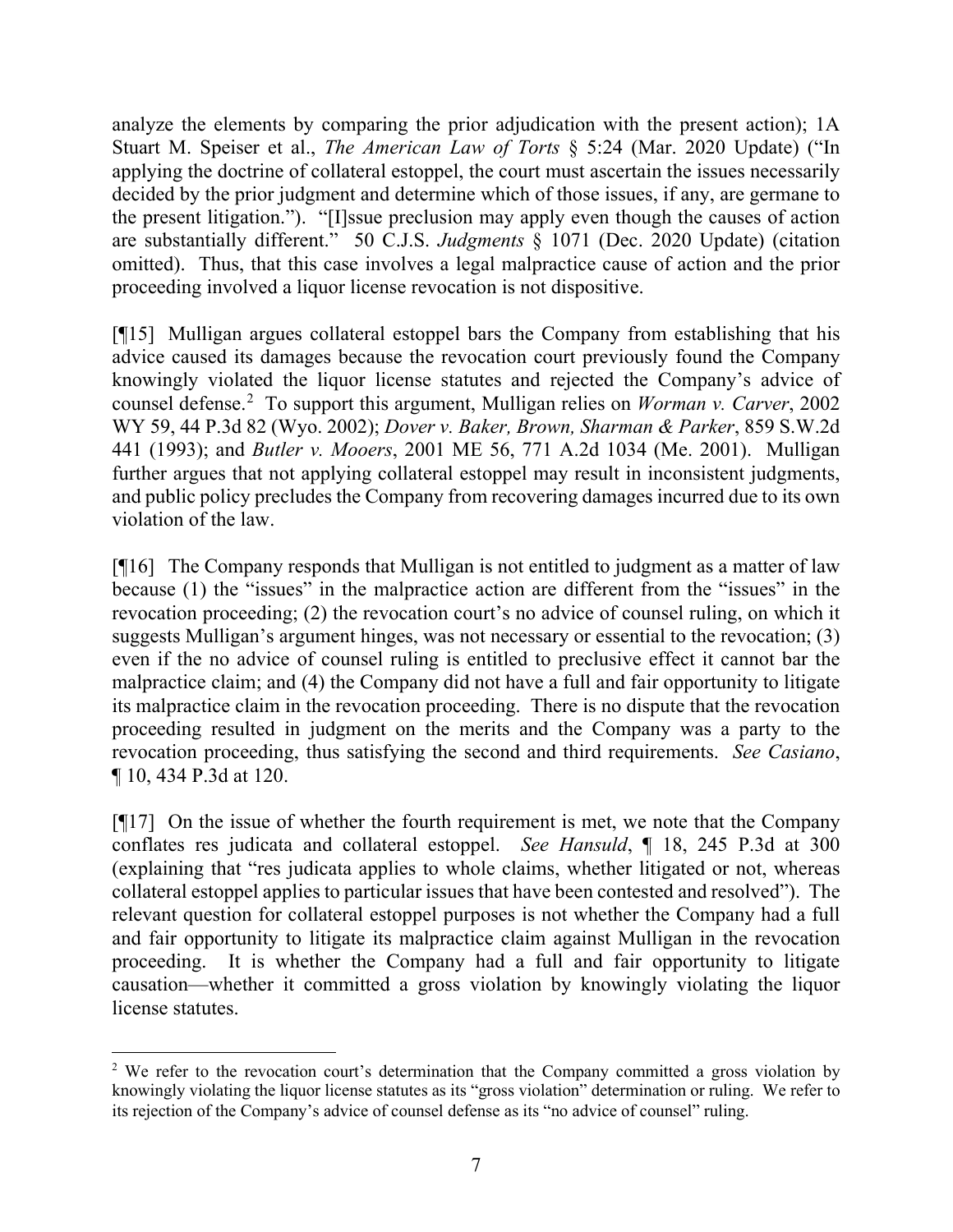[¶18] In the revocation proceeding, the Company disputed whether its violation amounted to a "gross violation" warranting revocation instead of suspension. The revocation court held a bench trial, where the Company had the opportunity to present evidence, examine witnesses, and argue its case. We reviewed and affirmed the decision. *Mattheis Co.*, 444 P.3d 1268. The Company thus had a full and fair opportunity to litigate whether it committed a gross violation. *See Slavens v. Bd. of Cty. Comm'rs for Uinta Cty.*, 854 P.2d 683, 686 (Wyo. 1993) (concluding "appellants had a full and fair opportunity to litigate the issues in the prior administrative hearing" where "[t]he hearing was conducted before an independent hearing examiner"; "[a]ll sides were allowed to present evidence, provide opening and closing statements, and to cross-examine witnesses"; and "[t]he hearing examiner's decision was then reviewed by a district court that concluded the findings were proper and affirmed the decision").

[¶19] In turning our attention then to the dispute whether the first requirement is met, we reject at the outset the Company's contention that the "issues" in the revocation proceeding are different from the "issues" in the malpractice action. This contention is overbroad, as the first collateral estoppel requirement will be met if a dispositive issue in the revocation proceeding is identical to a dispositive issue in the legal malpractice action. *See Parklane*, 439 U.S. at 326, 99 S.Ct. at 649; *Casiano*, ¶ 10, 434 P.3d at 120. The dispositive issue we consider is whether the gross violation determination in the revocation proceeding is the same as the causation determination required in the legal malpractice action. *Worman v. Carver* instructs it is.

[¶20] In *Worman*, we affirmed the district court's decision that collateral estoppel barred Mr. Worman's claims against his tax preparer Ms. Carver,  $d/b/a$  H & R Block, and H & R Block Tax Services, Inc. *Worman*, ¶¶ 1, 16–26, 44 P.3d at 84, 86–88. Mr. Worman and his wife sued their tax preparers for negligence, misrepresentation, and fraud after Mr. Worman was convicted of four counts of willfully submitting a false tax return. *Id.*  $\P$  7– 8, 16, 44 P.3d at 85–86. They alleged that Mr. Worman was convicted of tax fraud due to Ms. Carver's and H & R Block's wrongful actions, resulting in various damages. *Id.* ¶ 8, 44 P.3d at 85.

[¶21] We determined the intent element of willfulness in the tax fraud proceeding was the same as the causation issue in Mr. Worman's malpractice claim, reasoning that if Mr. Worman did not rely on his tax preparers' advice and services in signing the income tax returns, then he could not establish that the tax preparers caused his damages, thus putting Mr. Worman's state of mind at issue in the malpractice action. *Id.* ¶ 16, 44 P.3d at 86. Mr. Worman's state of mind also was at issue in the criminal action, as the federal jury found him guilty on four counts of willfully submitting a false tax return. *Id.* ¶ 17, 44 P.3d at 86. The federal court instructed the jury that "[t]o act willfully means to act voluntarily and deliberately and intending to violate a known legal duty." *Id.* ¶ 17, 44 P.3d at 87. The jury determined Mr. Worman's actions were willful when it convicted him of tax fraud. *Id.*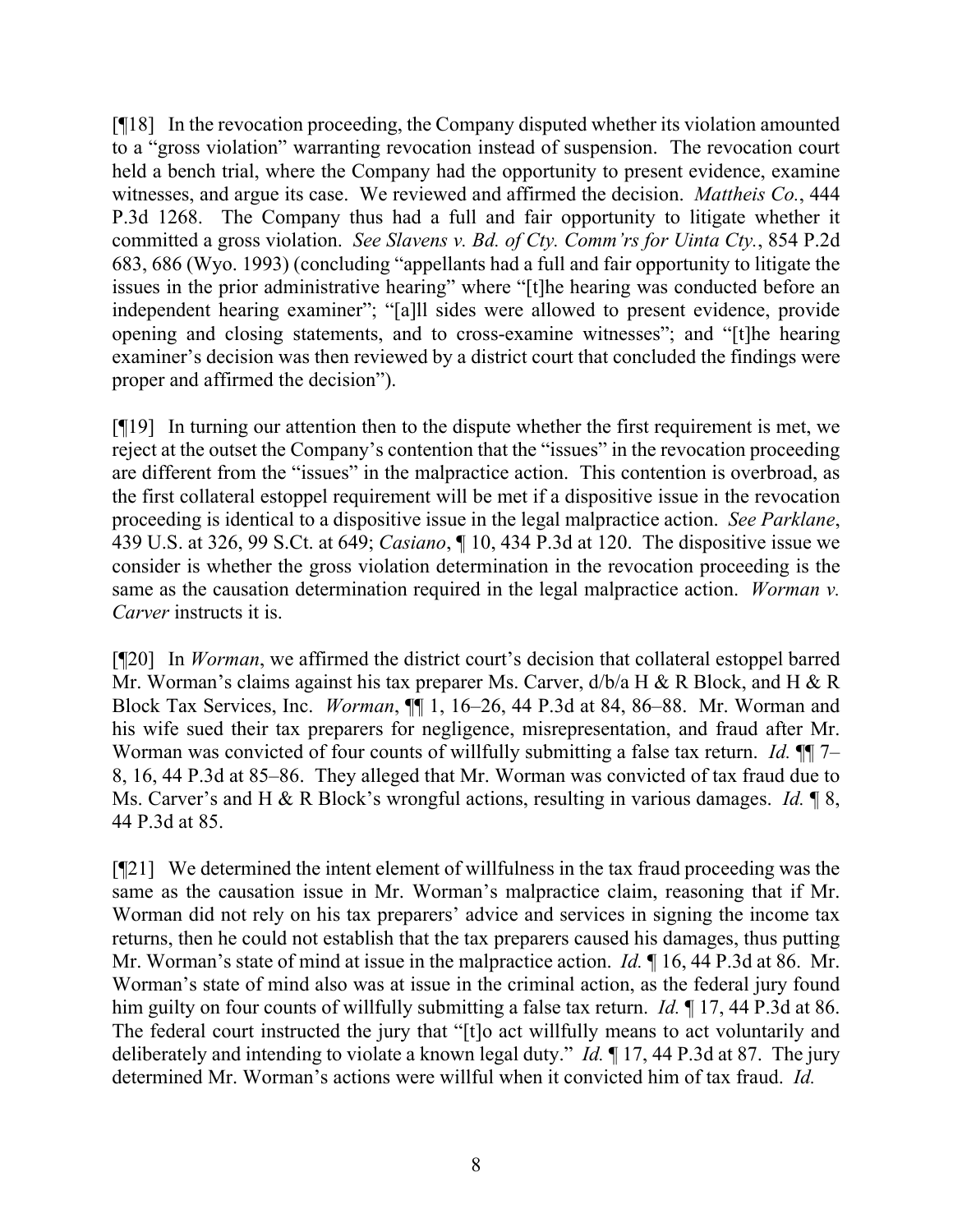[¶22] We acknowledged that in *Dover v. Baker, Brown, Sharman & Parker*, a Texas Court of Appeals addressed a similar factual situation. *Id.* ¶ 18, 44 P.3d at 87. After Mr. Dover was convicted of making and subscribing to false tax statements, he sued his attorneys for malpractice, claiming he was convicted because of their misconduct. *Id.* (citing *Dover*, 859 S.W.2d at 444–45). The trial court granted the attorneys summary judgment because collateral estoppel barred Mr. Dover from claiming he relied on their advice. *Id.* (citing *Dover*, 859 S.W.2d at 447, 449) In affirming, the Texas Court of Appeals explained that the jury's willfulness finding would be inconsistent with a claim that his attorneys were negligent: "Dover could not have knowingly and wil[l]fully engaged in the underlying transactions and engaged in those transactions in good faith mistaken reliance on [the attorneys'] advice." *Id.* ¶ 19, 44 P.3d at 87 (quoting *Dover*, 859 S.W.2d at 449).

[¶23] Applying similar reasoning, we concluded that in finding Mr. Worman guilty of willfully signing a false tax return, the federal jury necessarily concluded he did not rely in good faith on the tax preparers' advice and services. *Id.* ¶ 20, 44 P.3d at 87. Consequently, the tax preparers' conduct, whether negligent or not, could not have caused Mr. Worman to be convicted of tax fraud. *Id.* Thus, "[t]he issues in the criminal case were identical to those in the civil case." *Id.* We apply this same reasoning here.

[¶24] To prevail on its malpractice claim, the Company "must prove: (1) the accepted standard of care in the legal profession; (2) [Mulligan's] conduct departed from that standard; and (3) **[Mulligan's] conduct was the legal cause of the [Company's] injuries**." *Scranton*, ¶ 25, 463 P.3d at 791 (quoting *Tozzi*, ¶ 36, 430 P.3d at 764) (emphasis added); *see also Dockter v. Lozano*, 2020 WY 119, ¶ 9, 472 P.3d 362, 365 (Wyo. 2020). The Company's alleged injuries—"(a) Loss of its valuable liquor license; (b) Loss of its valuable business at the Tavern; and (c) Substantial attorney's fees and costs in defending itself in the revocation proceeding[]"—all stem from its submission of the renewal application and the resulting revocation of its liquor license. Thus, similar to *Worman*, the Company must prove it relied on Mulligan's advice in submitting the renewal application; otherwise it cannot establish that Mulligan caused its alleged injuries. *See Worman*, ¶ 16, 44 P.3d at 86.

[¶25] The revocation court ruled that the Company committed a gross violation of the liquor license statutes by knowingly submitting a false application under penalty of perjury. *Mattheis Co.*, 19, 444 P.3d at 1276. The revocation proceeding established the Company

> signed, and Mr. Mulligan notarized, the [renewal] application directly beneath its "Oath or Verification" section, which stated: "*Under penalty of perjury, and the possible revocation or cancellation of the license, I swear the above stated facts, are true and accurate*." (Emphasis in original.) Steve and Mike each signed affidavits authorizing the Town to conduct investigations into the truth of the information in the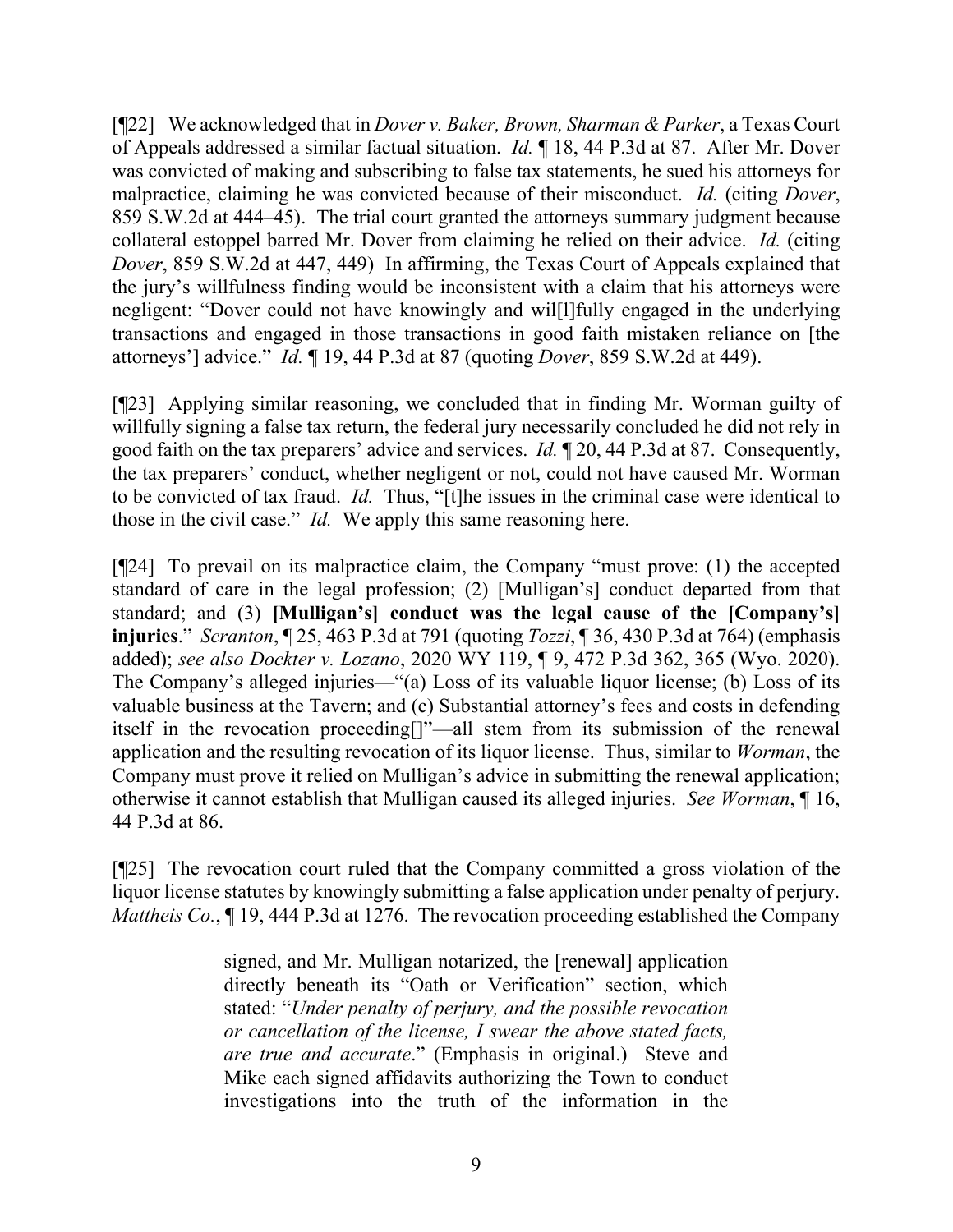application, both of which stated: "The applicant hereby agrees to comply fully with the rules and regulations of the Town of Jackson governing the license/permit requested." Mr. Mulligan also notarized these documents. The same day, the Company submitted the application to the Town, attaching the one-year lease and the affidavits, among other required documents. It did not submit the modification that shortened the lease term to October 31, 2017.

*Id.*  $\parallel$  7, 444 P.3d at 1271 (footnote omitted). The revocation court found the Company "committed a gross violation by knowingly failing to disclose that it did not have a oneyear lease." The "submission of the renewal application representing that there was a oneyear lease in place, when in fact there was not, was a flagrant violation of the Wyoming liquor licensing statutes. It was not a careless act or negligent oversight." "Mr. Mattheis [] unequivocally admitted in his testimony that he knew of the one-year license requirement."

[¶26] Our having found no clear error in the revocation court's findings, *see Mattheis Co.*, ¶¶ 18–22, 444 P.3d at 1275–77, the Company could not have relied on Mulligan's legal advice in submitting the renewal application.<sup>[3](#page-10-0)</sup> Consequently, Mulligan's conduct, whether negligent or not, could not have caused the Company's alleged injuries. The issues are identical and collateral estoppel bars the Company's malpractice action.[4](#page-10-1)

## *In Pari Delicto*

[¶27] Equally pertinent—and congruent with our further determination that public policy supported dismissal of Mr. Worman's claims, *Worman*, ¶¶ 35–37, 44 P.3d at 90—courts have applied the *in pari delicto* doctrine to bar legal malpractice actions where the plaintiffclient engaged in perjury or similar misconduct.[5](#page-10-2) *See, e.g.*, *Gen. Car & Truck*, 557 N.W.2d at 283 (affirming summary judgment in favor of a law firm because "General Car's fraud in obtaining the registration of its service mark and the renewal of its registration [was] misconduct triggering the *in pari delicto* doctrine"); *Evans*, 121 Wis.2d 421, 360 N.W.2d 25 (affirming dismissal of a complaint seeking damages from the client's former lawyers who had advised her to lie under oath in bankruptcy proceeding because the client and

<span id="page-10-0"></span><sup>&</sup>lt;sup>3</sup> The revocation court reached a similar conclusion in rejecting the Company's advice of counsel defense. <sup>4</sup> The Company's remaining arguments misidentify the germane revocation ruling as the no advice of

<span id="page-10-1"></span>counsel ruling and thus fail to account for the gross violation determination. *See supra* ¶ 16. Consequently, we do not address them.

<span id="page-10-2"></span><sup>&</sup>lt;sup>5</sup> In doing so, courts have recognized that "[t]he interest in deterring misconduct by lawyers . . . can be better addressed through grievance procedures designed to deal with the unethical actions of attorneys, rather than by rewarding one of the participants in the misconduct." *Gen. Car & Truck*, 557 N.W.2d at 283 (citations omitted); *see also Pantely*, 180 Mich.App. at 777–78, 447 N.W.2d at 868–69; *Evans v. Cameron*, 121 Wis.2d 421, 428, 360 N.W.2d 25, 29 (Wis. 1985).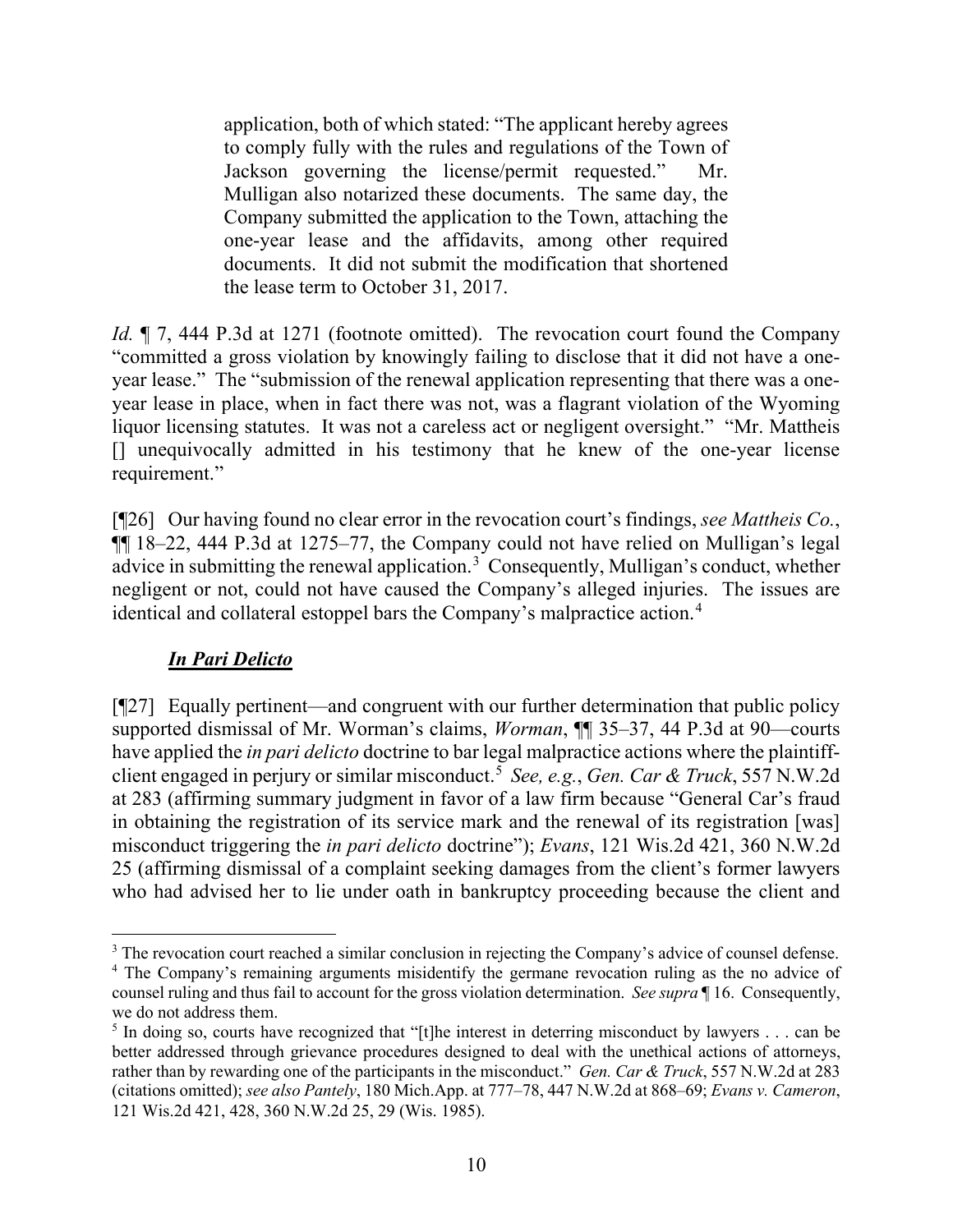lawyer were *in pari delicto*); *Pantely*, 180 Mich.App. 768, 770, 447 N.W.2d 864, 865 (affirming summary judgment in favor of attorneys because, broadly stated, "a client who perjures herself [cannot] recover damages caused by the failed deceit from the lawyer who counselled the lie"); *Whiteheart v. Waller*, 199 N.C.App. 281, 285, 681 S.E.2d 419, 422 (2009) (concluding "[t]he trial court correctly applied collateral estoppel in determining that the [prior] jury verdicts . . . established as a matter of law plaintiff's intentional wrongdoing<sup>[]"</sup> and "[s]uch a determination [was] fatal to plaintiff's claims under the doctrine of *in pari delicto*"); *Butler*, ¶ 9, 771 A.2d at 1037 (explaining that even assuming "Mooers negligently provided Butler with inaccurate legal advice, Butler's plea of guilty and his acknowledgement that he 'knowingly and willfully' defrauded the banks preclude[d] a finding that his criminal conduct was nonetheless proximately caused by Mooers' negligent legal advice").

[¶28] There may be "legal matters so complex and ethical dilemmas so profound that a client could follow an attorney's advice, do wrong and still maintain suit on the basis of not being equally at fault." *Pantely*, 180 Mich.App. at 776, 447 N.W.2d at 868; *see also Evans*, 121 Wis.2d at 428, 360 N.W.2d at 28–29. However, this case is not so complex because "perjury is not complex; and telling the truth poses no dilemma." *Pantely*, 180 Mich.App. at 776, 447 N.W.2d at 868. "The wrongfulness of lying while under oath . . . is apparent." *Id.* (quoting *Evans*, 121 Wis.2d at 428, 360 N.W.2d at 29). Thus "[a]bsent some allegation of special circumstances constituting an exception to the rule of *in pari delicto* independent of the attorney-client relationship, the client's deliberate act of lying under oath places that client *in pari delicto* with the attorney who advised that client to lie." *Id.* (quoting *Evans*, 121 Wis.2d at 428, 360 N.W.2d at 29); *see also Gen. Car & Truck*, 557 N.W.2d at 282.

[¶29] Accordingly, even if we assume all the Company's allegations about Mulligan's conduct are true, $6 \le s$  $6 \le s$  we should afford the Company no relief because its losses were substantially caused by its own wrongful conduct. *See Gen. Car & Truck*, 557 N.W.2d at 279. Its injuries stem from its act of knowingly submitting a false liquor license renewal application under penalty of perjury. No exception to the *in pari delicto* doctrine can apply because "perjury is not complex; and telling the truth poses no dilemma." *See Pantely*, 180 Mich.App. at 776, 447 N.W.2d at 868. The wrongfulness of lying under penalty of

<span id="page-11-0"></span><sup>6</sup> In its complaint, the Company alleges Mulligan did not disclose that the Company's landlord was willing to mediate the lease dispute. Then Mulligan helped devise a plan to resolve the lease dispute and the liquor license renewal. The plan involved creating two documents: a one-year lease for the Tavern's current space and a lease modification to terminate the lease October 31, 2017. Mulligan reviewed each document, emailed them to Steve and Mike, edited the documents, and approved final drafts. Mulligan expressly advised Steve and Mike to sign the documents and they did. After all parties signed the lease modification, they signed the application to transfer the liquor license back to the Tavern. Mulligan notarized the signatures, attached the one-year lease but not the modification, handed it to the brothers, and said "you're good to go." Then, according to the Company, Mulligan falsely testified about the extent of his representation during the revocation proceeding.